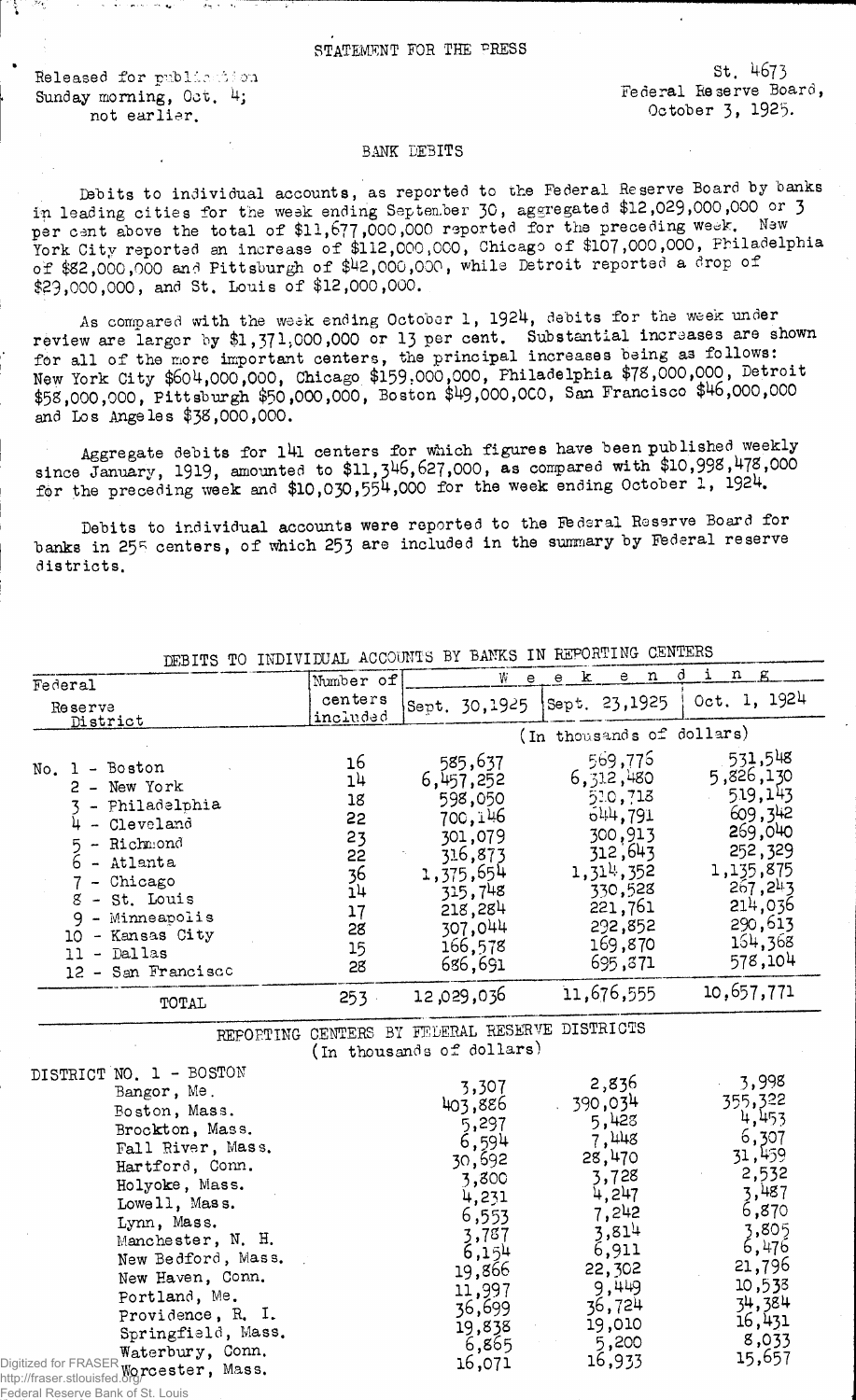| DEBITS TO INDIVIDUAL ACCOUNTS BY BANKS IN REPORTING CENTERS |                 |                                                    | $st.$ 4673a            |
|-------------------------------------------------------------|-----------------|----------------------------------------------------|------------------------|
|                                                             | W               | $\bf k$<br>$\mathbf e$<br>e<br>e<br>$\mathfrak{n}$ | đ<br>i.<br>$r_1$ $r_2$ |
|                                                             | Sept. 30, 1925  | Sept. 23, 1925)                                    | 0ct. 1, 1924           |
| DISTRICT NO. 2 - NEW YORK                                   |                 | (In thousands of dollars)                          |                        |
| Albany, N. Y.                                               |                 |                                                    |                        |
| Binghamton, N. Y.                                           | 856, 26         | 19,431<br>4,744                                    | 28,374                 |
| Buffalo, N. Y.                                              | 4,703<br>87,248 | 80,289                                             | 4.639<br>72,104        |
| Elmira, N. Y.                                               | 3,997           | 4,104                                              | 3,829                  |
| Jamestown, N. Y.                                            | 4,289           | 4,705                                              | 3,884                  |
| Montclair, N. J.                                            | 4,431           | 4,047                                              | 3, 1:47                |
| Newark, N. J.                                               | 87,530          | 75,709                                             | 78,884                 |
| New York, N.Y.                                              | 6,113,456       | 6,001,422                                          | 5,509,039              |
| Northern New Jersey Clearing                                |                 |                                                    |                        |
| House Association                                           | 46,375          | 46,621                                             | 46,486                 |
| Passaic, N.J.<br>Poughkeepsie, N. Y.                        | 9,337           | 9,795                                              | 7,486                  |
| Rochester, N. Y.                                            | 3,445           | 3,502                                              | 3,623                  |
| Stamford, Conn.                                             | 44,529          | 36,080                                             | 43,034                 |
| Syracuse, N.Y.                                              | 3,947           | 4,106                                              | 3,733                  |
|                                                             | 17,007          | 17,925                                             | 17,568                 |
| DISTRICT NO. 3 - PHILADELPHIA<br>Allentown, Pa.             |                 |                                                    |                        |
| Altoona, Pa.                                                | 8,683           | 8,173                                              | 8,970                  |
| Camden, N. J.                                               | 4,083           | 3,838                                              | 3,168                  |
| Chester, Fa.                                                | 15,395          | 14,943                                             | 13,293                 |
| Harrisburg, Pa.                                             | 6,499           | 5,991                                              | 5,182                  |
| Hazleton, Pa.                                               | 9,484<br>3,511  | 8,953<br>3,416                                     | 10,271                 |
| Johnstown, Pa.                                              | 5,657           | 5,405                                              | 3,864                  |
| Lancaster, Pa.                                              | 7,130           | 6,514                                              | 5,436<br>7,682         |
| Lebanon, Pa.                                                | 1,864           | 1,705                                              | 1,717                  |
| Norristown, Pa.                                             | 959             | 1,060                                              | 870                    |
| Philadelphia, Pa.                                           | 462,615         | 380,147                                            | 384,652                |
| Reading, Pa.                                                | 11,276          | 10,035                                             | 7,568                  |
| Scranton, Pa.                                               | 14,500          | 15,500                                             | 21,400                 |
| Trenton, N. J.<br>Wilkes-Barre, Pa.                         | 16,171          | 15,330                                             | 13,661                 |
| Williamsport, Pa.                                           | 10,462          | 10,494                                             | 13,250                 |
| Wilmington, Del.                                            | 5,201           | 4,491                                              | 3,888                  |
| York, Pa.<br>$\,$                                           | 9,356<br>5,204  | 9,856<br>4,817                                     | 8,611<br>5,660         |
| DISTRICT NO. 4 - CLEVELAND                                  |                 |                                                    |                        |
| Akron, Ohio                                                 | 25,108          | 26,153                                             | 18,334                 |
| Butler, Pa.                                                 | 2,629           | 2,376                                              | 3,586                  |
| Canton, Ohio                                                | 10,119          | 10,117                                             | 9,205                  |
| Cincinnati, Ohio                                            | 82,159          | 84,448                                             | 69,232                 |
| Cleveland, Ohio                                             | 172,169         | 148,055                                            | 159,672                |
| Columbus, Ohio<br>Connellsville, Pa.                        | 30,784          | 41,739                                             | 32,764                 |
| Dayton, Ohio                                                | 1,071           | 1,024                                              | 1,087                  |
| Erie, Pa.                                                   | 16,342          | 16,900                                             | 15,960                 |
| Greensburg, Pa.                                             | 7,508           | 8,946                                              | 8,055                  |
| Homestead, Pa.                                              | 5,082<br>1,315  | 4,577<br>1,161                                     | 5,156                  |
| Lexington, Ky.                                              | 4,314           | 4,059                                              | 1,208                  |
| Lima, Ohio                                                  | 3,339           | 3,968                                              | 3,893<br>4,464         |
| Lorain, Ohio                                                | 1,257           | 1,703                                              | 1,387                  |
| Oil City, Pa.                                               | 3,035           | 3,609                                              | 3,103                  |
| Pittsburgh, Pa.                                             | 244,493         | 202,693                                            | 194,229                |
| Springfield, Ohio                                           | 4,564           | 5,046                                              | 4,154                  |
| Toledo, Ohio<br>Warren, Ohio                                | 46,828          | 46,446                                             | 38,397                 |
| Wheeling, W. Va.                                            | 3,328           | 2,956                                              | 3,584                  |
| Youngstown, Ohio                                            | 10,186          | 9,780                                              | 11,156                 |
| Zanesville, Ohio                                            | 21,840          | 15,917                                             | 17,811                 |
|                                                             | 2,676           | 3,118                                              | 2,905                  |

 $\ddot{\phantom{0}}$ 

Digitized for FRASER

 $\mathbf{r}$ 

http://fraser.stlouisfed.org/ Federal Reserve Bank of St. Louis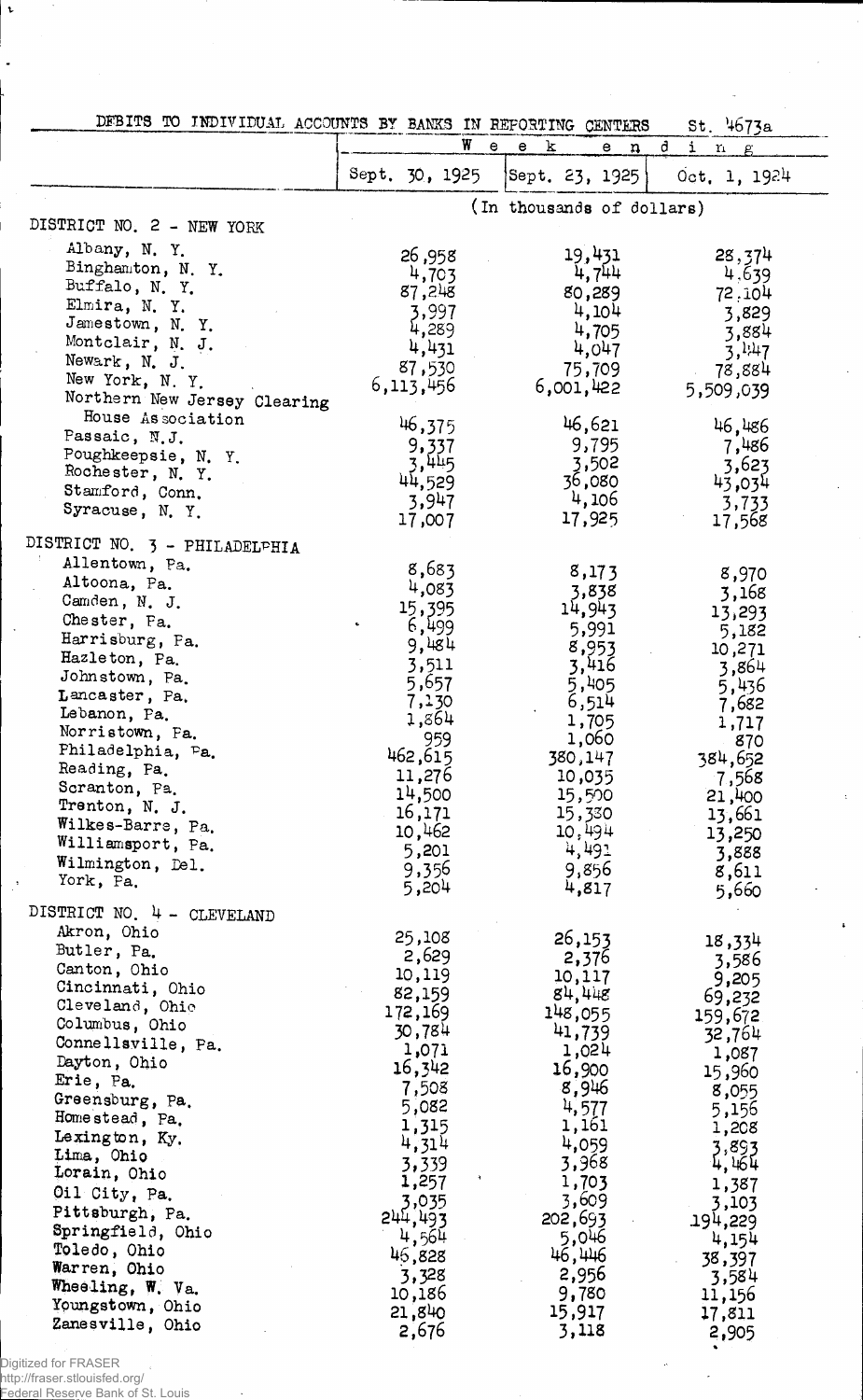| DEBITS TO INDIVIDUAL ACCOUNTS BY BANKS IN REPORTING CENTERS 5t. 4673b |  |  |  |  |
|-----------------------------------------------------------------------|--|--|--|--|
|                                                                       |  |  |  |  |

l,

|                            |                       | $W$ e e $L$ .<br>$e$ $n$ $d$ | $i$ n<br>g   |
|----------------------------|-----------------------|------------------------------|--------------|
|                            | Ser t. 30,1925        | Sep  23, 1925                | 0ct. 1, 1924 |
|                            |                       | (In thousands of dollars)    |              |
| DISTRICT NO. 5 - RICHMOND  |                       |                              |              |
| Asheville, N. C.           | 6,871                 | 7,784                        | 5,458        |
| Baltimore, Md.             | 99,852                | 92,667                       | 88,800       |
| Charleston, S. C.          | 6,650                 | 6,211                        | 6,111        |
| Charleston, W. Va.         | 8,252                 | 8,333                        | 8,766        |
| Charlotte, N. C.           | 10,592                | 12,335                       | 10,408       |
| Columbia, S. C.            | 5,120                 | 4,620                        | 4,116        |
| Cumberland, Md.            | 2,124                 | 2,125                        | 1,983        |
| Danville, Va.              |                       |                              |              |
| Durham, N. C.              | 1,763                 | 1,739                        | 2,087        |
| Greensboro, N. C.          | 6,895                 | 6,425                        | 4,565        |
| Greenville, S. C.          | 4,945                 | 4,956                        | 4,501        |
| Hagerstown, Md.            | 4,623                 | 4,851                        | 4,214        |
| Huntington, W. Va.         | 2,175                 | 2,575                        | 2,391        |
| Lynchburg, Va.             | 5,411                 | 6,133                        | 5,991        |
| Newport News, Va.          | 3,945                 | 4,691                        | 4,370        |
|                            | 2,336.                | 2,082                        | 1,773        |
| Norfolk, Va.               | 15,878                | 14,827                       | 13,209       |
| Raleigh, N. C.             | 6,409                 | 7,810                        | 6,091        |
| Richmond, Va.              | 33,120                | 37,654                       | 30,552       |
| Roanoke, Va.               | 5,491                 | 5,796                        | 5,658        |
| Spartanburg, S. C.         | 4,327                 | 4,648                        | 2,590        |
| Washington, D. C.          | 50,682                | 48,313                       | 43,621       |
| Wilmington, N. C.          | 5,939                 | 4,746                        | 3,766        |
| Winston-Salem, N. C.       | 7,639                 | 9,592                        | 7,989        |
| DISTRICT NO. 6 - ATLANTA   |                       |                              |              |
| Albany, Ga.                | 1,433                 | 1,690                        | 977          |
| Atlanta, Ga.               | 41,193                | 41,925                       | 30,608       |
| Augusta, Ga.               | 7,366                 | 8,251                        | 6,527        |
| Birmingham, Ala.           | <b>37,740</b>         | 34,140                       | 29,702       |
| Brunswick, Ga.             | 666                   | 663                          | 556          |
| Chattanooga, Tenn.         | 9,185                 | 9,939                        | 8,120        |
| Columbus, Ga.              | 3,152                 | 3,789                        | 2,781        |
| Dothan, Ala.               |                       | 1,1.86                       | 1,100        |
| Elberton, Ga.              | 250                   | 329                          | 230          |
| $\mathcal{L}^{\text{max}}$ |                       |                              |              |
| Jacksonville, Fla.         | 25,803                | 27,441                       | 12,621       |
| Knoxville, Tenn.           | 7,637                 | 7,971                        | 7,614        |
| Macon, Ga.                 | $\mathbf{v}$<br>5,647 | 6,229                        | 4,634        |
| Meridian, Miss.            | 3,443                 | 3,910                        | 2,916        |
| Mobile, Ala.               | 11,493                | 10,922                       | 7,068        |
| Montgomery, Ala.           | 6,336                 | 6,554                        | 5,353        |
| Nashville, Tenn.           | 18,344                | 19,196                       | 18,269       |
| Newnan, Ga.                | 615                   | 576                          | 388          |
| New Orleans, La.           | 97,185                | 87,417                       | 90,367       |
| Pensacola, Fla.            | 1,980                 | 2,454                        | 1,653        |
| Savannah, Ga.              | 14,467                | 14,816                       | 11,343       |
| Tampa, Fla.                | 18,871                | 19,973                       | 7,412        |
| Valdosta, Ga.              | 1,454                 | 1,733                        | 1,091        |
| Vicksburg, Miss.           | 2,613                 | 2,725                        | 2,099        |

 $\bar{z}$ 

Ŷ,

 $\ddot{\phantom{0}}$ 

Digitized for FRASER http://fraser.stlouisfed.org/ Federal Reserve Bank of St. Louis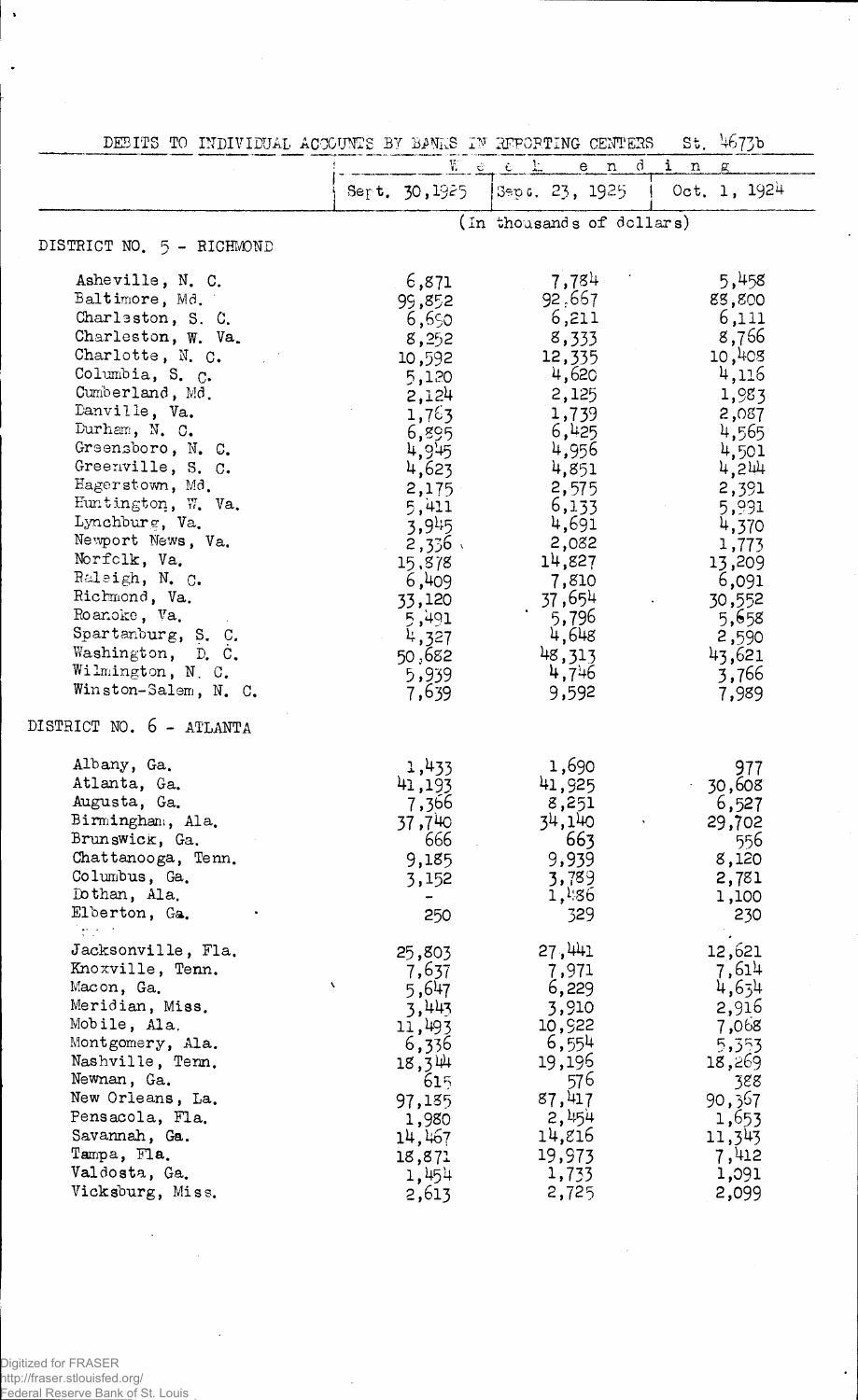| 5t.4673c<br>DEBITS TO INDIVIDUAL ACCOUNTS BY BANKS IN REPORTING CENTERS                                                                                                                                                                                                                                                                                                                                                                                                                                                                                                                                                                                                 |  |                                                                                                                                                                                                                                                                                                                                       |                                                                                                                                                                                                                                                                                                                                     |                                                                                                                                                                                                                                                                                                                                                |  |  |
|-------------------------------------------------------------------------------------------------------------------------------------------------------------------------------------------------------------------------------------------------------------------------------------------------------------------------------------------------------------------------------------------------------------------------------------------------------------------------------------------------------------------------------------------------------------------------------------------------------------------------------------------------------------------------|--|---------------------------------------------------------------------------------------------------------------------------------------------------------------------------------------------------------------------------------------------------------------------------------------------------------------------------------------|-------------------------------------------------------------------------------------------------------------------------------------------------------------------------------------------------------------------------------------------------------------------------------------------------------------------------------------|------------------------------------------------------------------------------------------------------------------------------------------------------------------------------------------------------------------------------------------------------------------------------------------------------------------------------------------------|--|--|
|                                                                                                                                                                                                                                                                                                                                                                                                                                                                                                                                                                                                                                                                         |  | $V_{\perp}$ , $\mathbf{e}$<br>Sept. 30, 1925                                                                                                                                                                                                                                                                                          | $e$ n $d$<br>$\mathcal{L}$<br>- 600<br>$[{\rm Sept}, 23, 1925]$                                                                                                                                                                                                                                                                     | i<br>n<br>Oct. 1, 1924                                                                                                                                                                                                                                                                                                                         |  |  |
|                                                                                                                                                                                                                                                                                                                                                                                                                                                                                                                                                                                                                                                                         |  |                                                                                                                                                                                                                                                                                                                                       | (In thousands of dollars)                                                                                                                                                                                                                                                                                                           |                                                                                                                                                                                                                                                                                                                                                |  |  |
| DISTRICT NO. 7 - CHICAGO                                                                                                                                                                                                                                                                                                                                                                                                                                                                                                                                                                                                                                                |  |                                                                                                                                                                                                                                                                                                                                       |                                                                                                                                                                                                                                                                                                                                     |                                                                                                                                                                                                                                                                                                                                                |  |  |
| Adrian, Mich.<br>Aurora, Ill.<br>Bay City, Mich,<br>Bloomington, Ill.<br>Cedar Rapids, Iowa<br>Champaign, Ill.<br>Chicago, Ill.<br>Danville, Ill.<br>Davenport, Iowa<br>Decatur, Ill.<br>Des Moines, Iowa.<br>Detroit, Mich.<br>Dubuque, Iowa<br>Flint, Mich.<br>Fort Wayne, Ind.<br>Gary, Ind.<br>Grand Rapids, Mich.<br>Green Bay, Wis.<br>Hammond, Ind.<br>Indianapolis, Ind.<br>Jackson, Mich.<br>Kalamazoo, Mich.<br>Lansing, Mich.<br>Mason City, Iowa<br>Milwaukee, Wis.<br>Moline, Ill.<br>Muscatine, Iowa<br>Oshkosh, Wis.<br>Peoria, Ill.<br>Rockford, Ill.<br>Saginaw, Mich.<br>Sheboygan, Wis.<br>Sioux City, Iowa<br>South Bend, Ind.<br>Springfield, Ill. |  | 1,159<br>3,773<br>3,311<br>3,030<br>9,119<br>2,381<br>875,197<br>3,339<br>6,562<br>$4 \, 198$<br>17,641<br>206,059<br>3,103<br>7,373<br>9,627<br>5,751<br>19,344<br>2,811<br>4,570<br>33,092<br>5,853<br>4,588<br>7,400<br>2,528<br>61,224<br>2,083<br>1,370<br>2,700<br>५,५४५<br>6,110<br>4,989<br>4,250<br>18,779<br>9,540<br>7,733 | 1,061<br>3,863<br>3,257<br>2,758<br>8,512<br>2,256<br>768,392<br>2,864<br>6,629<br>4,393<br>16,653<br>234,777<br>3,619<br>8,614<br>9,069<br>4,584<br>22,205<br>3,273<br>4,360<br>35,436<br>5.324<br>5,912<br>9,400<br>2,361<br>69.122<br>2,184<br>1,504<br>3,000<br>10,390<br>6,069<br>6,28.2<br>3,708<br>16,663<br>11,953<br>7,935 | 799<br>3,352<br>2,437<br>2,503<br>$g^{\dagger}$ $O_{11}^{1/2}$<br>2,219<br>716,157<br>3,027<br>6,010<br>3,626<br>20,693<br>148,446<br>3,181<br>6,714<br>9,012<br>3,830<br>16,070<br>2,598<br>3,790<br>33,051<br>4,383<br>5,007<br>5,800<br>2,284<br>53,068<br>1,939<br>1,268.<br>2,500<br>9,743<br>4,0.14<br>4,566<br>19,053<br>9,013<br>8,022 |  |  |
| Terre Haute, Ind.<br>Waterloo, Iowa                                                                                                                                                                                                                                                                                                                                                                                                                                                                                                                                                                                                                                     |  | 4,932<br>4,201                                                                                                                                                                                                                                                                                                                        | 5,196<br>4,152                                                                                                                                                                                                                                                                                                                      | 5,072<br>4,206                                                                                                                                                                                                                                                                                                                                 |  |  |
| DISTRICT NO. 8 - ST. LOUIS<br>East St. Louis and Nat'l.<br>Stock Yards, Ill.<br>Eldorado, Ark.<br>Evansville, Ind.<br>Fort Smith, Ark.<br>Greenville, Miss.<br>Helena, Ark.<br>Little Rock, Ark.<br>Louisville, Ky.<br>Memphis, Tenn.<br>Owensboro, Ky.<br>Quincy, Ill.<br>St. Louis, Mo.<br>Sedalia, Mo.<br>Springfield, Mo.                                                                                                                                                                                                                                                                                                                                           |  | 11,424<br>2,331<br>9,451<br>3,545<br>1,409<br>2,030<br>19,659<br>40.307<br>48,356<br>956<br>2,6.1<br>163,400<br>896<br>3,273                                                                                                                                                                                                          | 11,612<br>2,500<br>5,502<br>5,930<br>1,735<br>1,313<br>23,986<br>42,721<br>43,088<br>1,600<br>2,771<br>180,300<br>1,024<br>3,611                                                                                                                                                                                                    | 9,588<br>1,706<br>6,045<br>3,527<br>989<br>1,347<br>17,509<br>36,949<br>28,211<br>1,032<br>2,447<br>154,530<br>g64<br>2,499                                                                                                                                                                                                                    |  |  |

 $\cdot$ 

l.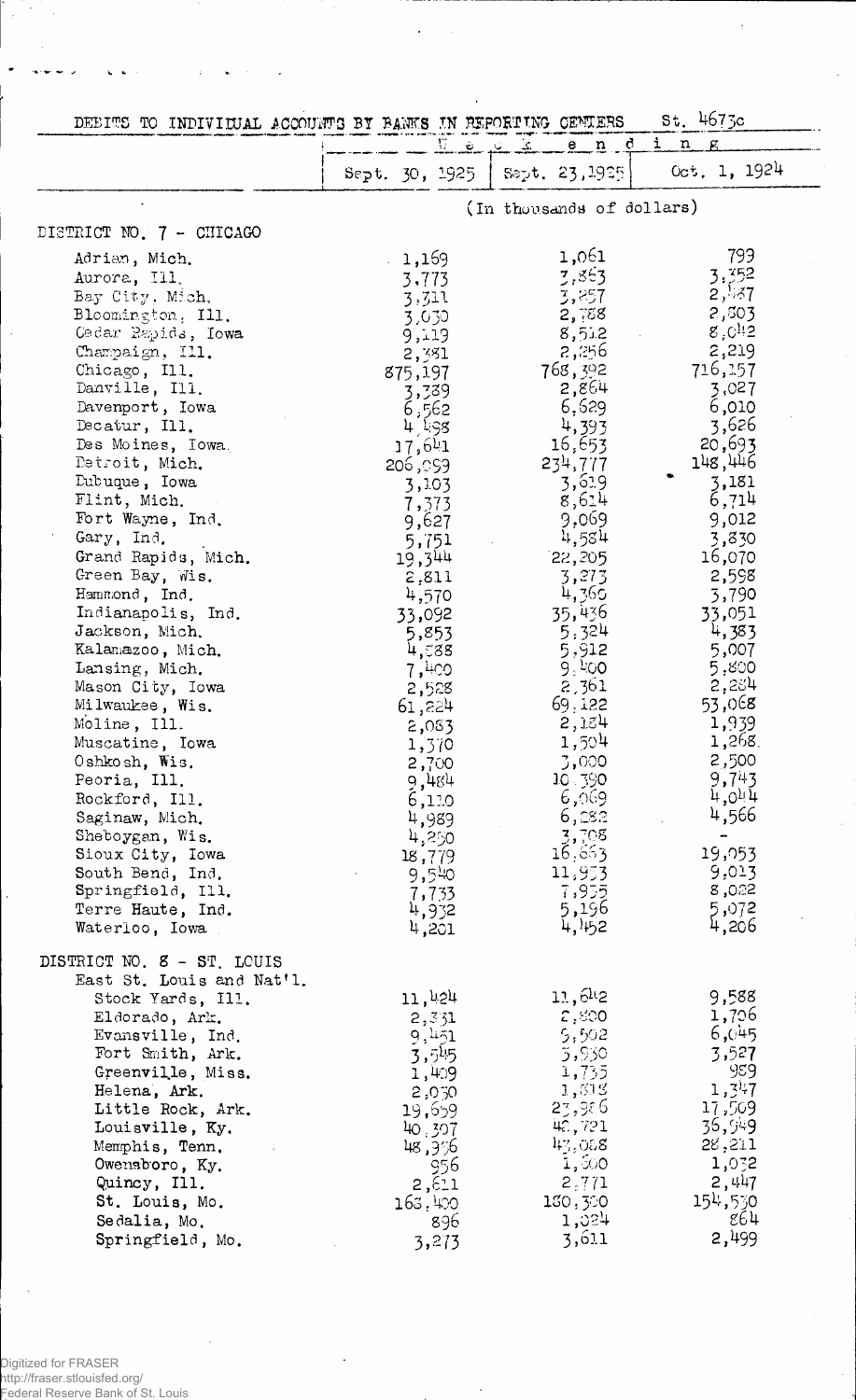| $\overline{W}$<br>e e k<br>$\mathcal{C}$<br>e<br>n<br>i.<br>n<br>Oct. 1, $1924$<br>Sept. 30, 1925<br>Sept. 23, 1925<br>(In thousands of dollars)<br>DISTRICT NO. 9 - MINNEAPOLIS<br>Aberdeen, S. D.<br>1,749<br>1,780<br>1,738<br>Billings, Mont.<br>.1,923<br>1,977<br>1,977<br>Dickinson, N. D.<br>452<br>409<br>381<br>Duluth, Minn.<br>44,481<br>36,273<br>35,805<br>Fargo, N. D.<br>3,058<br>3,576<br>3,753<br>Grand Forks, N. D.<br>2,497<br>2,045<br>3,355<br>Helena, Mont.<br>2,013<br>3,786<br>2,291<br>Jamestown, N. D.<br>605<br>520<br>400<br>La Crosse, Wis.<br>2,545<br>2,217<br>2,039<br>Minneapolis, Minn.<br>113,453<br>103,622<br>113,128<br>Minot, N. D.<br>1,706<br>1,715<br>1,888<br>Red Wing, Minn.<br>586<br>622<br>647<br>St. Paul, Minn.<br>37,043<br>37,597<br>37,825<br>Sioux Falls, S. D.<br>4,505<br>3,830<br>3,088<br>South St. Paul, Minn.<br>6,962<br>3,002<br>5,709<br>Superior, Wis.<br>1,844<br>1,712<br>1,884<br>Winona, Minn.<br>958<br>1,017<br>1,088<br>DISTRICT NO. 10 - KANSAS CITY<br>Atchison, Kans.<br>1,341<br>1,243<br>1,372<br>Bartlesville, Okla.<br>3,740<br>3,47.2<br>6,273<br>Casper, Wyo.<br>2,142<br>2,613<br>3,855<br>Cheyenne, Wyo.<br>1,884<br>1,626<br>1,963<br>Colorado Springs, Colo.<br>3,427<br>3,217<br>2,823<br>41,635<br>Denver, Colo.<br>44,992<br>40,397<br>Enid, Okla.<br>3,218<br>3,266<br>3,245<br>654<br>867<br>Fremont, Neb.<br>731<br>940<br>743<br>Grand Junction, Colo.<br>872<br>645<br>916<br>723<br>Guthrie, Okla.<br>2,473<br>2,702<br>3,902<br>Hutchinson, Kans.<br>2,662<br>2,060<br>1,998<br>Independence, Kans.<br>3,810<br>4,270<br>Joplin, Mo.<br>3,305 | DEBITS TO INDIVIDUAL ACCOUNTS BY BANKS IN REPORTING CENTERS |  | $S_{v}$ , 4673d |
|---------------------------------------------------------------------------------------------------------------------------------------------------------------------------------------------------------------------------------------------------------------------------------------------------------------------------------------------------------------------------------------------------------------------------------------------------------------------------------------------------------------------------------------------------------------------------------------------------------------------------------------------------------------------------------------------------------------------------------------------------------------------------------------------------------------------------------------------------------------------------------------------------------------------------------------------------------------------------------------------------------------------------------------------------------------------------------------------------------------------------------------------------------------------------------------------------------------------------------------------------------------------------------------------------------------------------------------------------------------------------------------------------------------------------------------------------------------------------------------------------------------------------------------------------------------------------------------------------------------------------------------------|-------------------------------------------------------------|--|-----------------|
|                                                                                                                                                                                                                                                                                                                                                                                                                                                                                                                                                                                                                                                                                                                                                                                                                                                                                                                                                                                                                                                                                                                                                                                                                                                                                                                                                                                                                                                                                                                                                                                                                                             |                                                             |  |                 |
|                                                                                                                                                                                                                                                                                                                                                                                                                                                                                                                                                                                                                                                                                                                                                                                                                                                                                                                                                                                                                                                                                                                                                                                                                                                                                                                                                                                                                                                                                                                                                                                                                                             |                                                             |  |                 |
|                                                                                                                                                                                                                                                                                                                                                                                                                                                                                                                                                                                                                                                                                                                                                                                                                                                                                                                                                                                                                                                                                                                                                                                                                                                                                                                                                                                                                                                                                                                                                                                                                                             |                                                             |  |                 |
|                                                                                                                                                                                                                                                                                                                                                                                                                                                                                                                                                                                                                                                                                                                                                                                                                                                                                                                                                                                                                                                                                                                                                                                                                                                                                                                                                                                                                                                                                                                                                                                                                                             |                                                             |  |                 |
|                                                                                                                                                                                                                                                                                                                                                                                                                                                                                                                                                                                                                                                                                                                                                                                                                                                                                                                                                                                                                                                                                                                                                                                                                                                                                                                                                                                                                                                                                                                                                                                                                                             |                                                             |  |                 |
|                                                                                                                                                                                                                                                                                                                                                                                                                                                                                                                                                                                                                                                                                                                                                                                                                                                                                                                                                                                                                                                                                                                                                                                                                                                                                                                                                                                                                                                                                                                                                                                                                                             |                                                             |  |                 |
|                                                                                                                                                                                                                                                                                                                                                                                                                                                                                                                                                                                                                                                                                                                                                                                                                                                                                                                                                                                                                                                                                                                                                                                                                                                                                                                                                                                                                                                                                                                                                                                                                                             |                                                             |  |                 |
|                                                                                                                                                                                                                                                                                                                                                                                                                                                                                                                                                                                                                                                                                                                                                                                                                                                                                                                                                                                                                                                                                                                                                                                                                                                                                                                                                                                                                                                                                                                                                                                                                                             |                                                             |  |                 |
|                                                                                                                                                                                                                                                                                                                                                                                                                                                                                                                                                                                                                                                                                                                                                                                                                                                                                                                                                                                                                                                                                                                                                                                                                                                                                                                                                                                                                                                                                                                                                                                                                                             |                                                             |  |                 |
|                                                                                                                                                                                                                                                                                                                                                                                                                                                                                                                                                                                                                                                                                                                                                                                                                                                                                                                                                                                                                                                                                                                                                                                                                                                                                                                                                                                                                                                                                                                                                                                                                                             |                                                             |  |                 |
|                                                                                                                                                                                                                                                                                                                                                                                                                                                                                                                                                                                                                                                                                                                                                                                                                                                                                                                                                                                                                                                                                                                                                                                                                                                                                                                                                                                                                                                                                                                                                                                                                                             |                                                             |  |                 |
|                                                                                                                                                                                                                                                                                                                                                                                                                                                                                                                                                                                                                                                                                                                                                                                                                                                                                                                                                                                                                                                                                                                                                                                                                                                                                                                                                                                                                                                                                                                                                                                                                                             |                                                             |  |                 |
|                                                                                                                                                                                                                                                                                                                                                                                                                                                                                                                                                                                                                                                                                                                                                                                                                                                                                                                                                                                                                                                                                                                                                                                                                                                                                                                                                                                                                                                                                                                                                                                                                                             |                                                             |  |                 |
|                                                                                                                                                                                                                                                                                                                                                                                                                                                                                                                                                                                                                                                                                                                                                                                                                                                                                                                                                                                                                                                                                                                                                                                                                                                                                                                                                                                                                                                                                                                                                                                                                                             |                                                             |  |                 |
|                                                                                                                                                                                                                                                                                                                                                                                                                                                                                                                                                                                                                                                                                                                                                                                                                                                                                                                                                                                                                                                                                                                                                                                                                                                                                                                                                                                                                                                                                                                                                                                                                                             |                                                             |  |                 |
|                                                                                                                                                                                                                                                                                                                                                                                                                                                                                                                                                                                                                                                                                                                                                                                                                                                                                                                                                                                                                                                                                                                                                                                                                                                                                                                                                                                                                                                                                                                                                                                                                                             |                                                             |  |                 |
|                                                                                                                                                                                                                                                                                                                                                                                                                                                                                                                                                                                                                                                                                                                                                                                                                                                                                                                                                                                                                                                                                                                                                                                                                                                                                                                                                                                                                                                                                                                                                                                                                                             |                                                             |  |                 |
|                                                                                                                                                                                                                                                                                                                                                                                                                                                                                                                                                                                                                                                                                                                                                                                                                                                                                                                                                                                                                                                                                                                                                                                                                                                                                                                                                                                                                                                                                                                                                                                                                                             |                                                             |  |                 |
|                                                                                                                                                                                                                                                                                                                                                                                                                                                                                                                                                                                                                                                                                                                                                                                                                                                                                                                                                                                                                                                                                                                                                                                                                                                                                                                                                                                                                                                                                                                                                                                                                                             |                                                             |  |                 |
|                                                                                                                                                                                                                                                                                                                                                                                                                                                                                                                                                                                                                                                                                                                                                                                                                                                                                                                                                                                                                                                                                                                                                                                                                                                                                                                                                                                                                                                                                                                                                                                                                                             |                                                             |  |                 |
|                                                                                                                                                                                                                                                                                                                                                                                                                                                                                                                                                                                                                                                                                                                                                                                                                                                                                                                                                                                                                                                                                                                                                                                                                                                                                                                                                                                                                                                                                                                                                                                                                                             |                                                             |  |                 |
|                                                                                                                                                                                                                                                                                                                                                                                                                                                                                                                                                                                                                                                                                                                                                                                                                                                                                                                                                                                                                                                                                                                                                                                                                                                                                                                                                                                                                                                                                                                                                                                                                                             |                                                             |  |                 |
|                                                                                                                                                                                                                                                                                                                                                                                                                                                                                                                                                                                                                                                                                                                                                                                                                                                                                                                                                                                                                                                                                                                                                                                                                                                                                                                                                                                                                                                                                                                                                                                                                                             |                                                             |  |                 |
|                                                                                                                                                                                                                                                                                                                                                                                                                                                                                                                                                                                                                                                                                                                                                                                                                                                                                                                                                                                                                                                                                                                                                                                                                                                                                                                                                                                                                                                                                                                                                                                                                                             |                                                             |  |                 |
|                                                                                                                                                                                                                                                                                                                                                                                                                                                                                                                                                                                                                                                                                                                                                                                                                                                                                                                                                                                                                                                                                                                                                                                                                                                                                                                                                                                                                                                                                                                                                                                                                                             |                                                             |  |                 |
|                                                                                                                                                                                                                                                                                                                                                                                                                                                                                                                                                                                                                                                                                                                                                                                                                                                                                                                                                                                                                                                                                                                                                                                                                                                                                                                                                                                                                                                                                                                                                                                                                                             |                                                             |  |                 |
|                                                                                                                                                                                                                                                                                                                                                                                                                                                                                                                                                                                                                                                                                                                                                                                                                                                                                                                                                                                                                                                                                                                                                                                                                                                                                                                                                                                                                                                                                                                                                                                                                                             |                                                             |  |                 |
|                                                                                                                                                                                                                                                                                                                                                                                                                                                                                                                                                                                                                                                                                                                                                                                                                                                                                                                                                                                                                                                                                                                                                                                                                                                                                                                                                                                                                                                                                                                                                                                                                                             |                                                             |  |                 |
|                                                                                                                                                                                                                                                                                                                                                                                                                                                                                                                                                                                                                                                                                                                                                                                                                                                                                                                                                                                                                                                                                                                                                                                                                                                                                                                                                                                                                                                                                                                                                                                                                                             |                                                             |  |                 |
|                                                                                                                                                                                                                                                                                                                                                                                                                                                                                                                                                                                                                                                                                                                                                                                                                                                                                                                                                                                                                                                                                                                                                                                                                                                                                                                                                                                                                                                                                                                                                                                                                                             |                                                             |  |                 |
|                                                                                                                                                                                                                                                                                                                                                                                                                                                                                                                                                                                                                                                                                                                                                                                                                                                                                                                                                                                                                                                                                                                                                                                                                                                                                                                                                                                                                                                                                                                                                                                                                                             |                                                             |  |                 |
|                                                                                                                                                                                                                                                                                                                                                                                                                                                                                                                                                                                                                                                                                                                                                                                                                                                                                                                                                                                                                                                                                                                                                                                                                                                                                                                                                                                                                                                                                                                                                                                                                                             |                                                             |  |                 |
|                                                                                                                                                                                                                                                                                                                                                                                                                                                                                                                                                                                                                                                                                                                                                                                                                                                                                                                                                                                                                                                                                                                                                                                                                                                                                                                                                                                                                                                                                                                                                                                                                                             |                                                             |  |                 |
|                                                                                                                                                                                                                                                                                                                                                                                                                                                                                                                                                                                                                                                                                                                                                                                                                                                                                                                                                                                                                                                                                                                                                                                                                                                                                                                                                                                                                                                                                                                                                                                                                                             |                                                             |  |                 |
|                                                                                                                                                                                                                                                                                                                                                                                                                                                                                                                                                                                                                                                                                                                                                                                                                                                                                                                                                                                                                                                                                                                                                                                                                                                                                                                                                                                                                                                                                                                                                                                                                                             |                                                             |  |                 |
| 4,565<br>4,366<br>4,209<br>Kansas City, Kans.                                                                                                                                                                                                                                                                                                                                                                                                                                                                                                                                                                                                                                                                                                                                                                                                                                                                                                                                                                                                                                                                                                                                                                                                                                                                                                                                                                                                                                                                                                                                                                                               |                                                             |  |                 |
| 86,029<br>89,153<br>85,878<br>Kansas City, Mo.<br>996                                                                                                                                                                                                                                                                                                                                                                                                                                                                                                                                                                                                                                                                                                                                                                                                                                                                                                                                                                                                                                                                                                                                                                                                                                                                                                                                                                                                                                                                                                                                                                                       |                                                             |  |                 |
| 1,163<br>1,074<br>Lawrence, Kans.<br>7,666<br>6,955<br>7,527                                                                                                                                                                                                                                                                                                                                                                                                                                                                                                                                                                                                                                                                                                                                                                                                                                                                                                                                                                                                                                                                                                                                                                                                                                                                                                                                                                                                                                                                                                                                                                                |                                                             |  |                 |
| Lincoln, Neb.<br>1,143<br>1,216                                                                                                                                                                                                                                                                                                                                                                                                                                                                                                                                                                                                                                                                                                                                                                                                                                                                                                                                                                                                                                                                                                                                                                                                                                                                                                                                                                                                                                                                                                                                                                                                             |                                                             |  |                 |
| McAlester, Okla.<br>2,963<br>2,761<br>3,338                                                                                                                                                                                                                                                                                                                                                                                                                                                                                                                                                                                                                                                                                                                                                                                                                                                                                                                                                                                                                                                                                                                                                                                                                                                                                                                                                                                                                                                                                                                                                                                                 |                                                             |  |                 |
| Muskogee, Okla.<br>16,664<br>18,708<br>18,765<br>Oklahoma City, Okla.                                                                                                                                                                                                                                                                                                                                                                                                                                                                                                                                                                                                                                                                                                                                                                                                                                                                                                                                                                                                                                                                                                                                                                                                                                                                                                                                                                                                                                                                                                                                                                       |                                                             |  |                 |
| 1,969<br>2,270<br>2,456                                                                                                                                                                                                                                                                                                                                                                                                                                                                                                                                                                                                                                                                                                                                                                                                                                                                                                                                                                                                                                                                                                                                                                                                                                                                                                                                                                                                                                                                                                                                                                                                                     |                                                             |  |                 |
| Okmulgee, Okla.<br>46,689<br>44,368<br>48,600<br>Omaha, Neb.                                                                                                                                                                                                                                                                                                                                                                                                                                                                                                                                                                                                                                                                                                                                                                                                                                                                                                                                                                                                                                                                                                                                                                                                                                                                                                                                                                                                                                                                                                                                                                                |                                                             |  |                 |
| 610 <sup>o</sup><br>693<br>576<br>Parsons, Kans.                                                                                                                                                                                                                                                                                                                                                                                                                                                                                                                                                                                                                                                                                                                                                                                                                                                                                                                                                                                                                                                                                                                                                                                                                                                                                                                                                                                                                                                                                                                                                                                            |                                                             |  |                 |
| ×<br>$1,3^{1/3}$<br>1,570<br>1,330<br>Pittsburg, Kans.                                                                                                                                                                                                                                                                                                                                                                                                                                                                                                                                                                                                                                                                                                                                                                                                                                                                                                                                                                                                                                                                                                                                                                                                                                                                                                                                                                                                                                                                                                                                                                                      |                                                             |  |                 |
| 4,451<br>4,783<br>3,517<br>Pueblo, Colo.                                                                                                                                                                                                                                                                                                                                                                                                                                                                                                                                                                                                                                                                                                                                                                                                                                                                                                                                                                                                                                                                                                                                                                                                                                                                                                                                                                                                                                                                                                                                                                                                    |                                                             |  |                 |
| 12,927<br>13,350<br>13,551<br>St. Joseph, Mo.                                                                                                                                                                                                                                                                                                                                                                                                                                                                                                                                                                                                                                                                                                                                                                                                                                                                                                                                                                                                                                                                                                                                                                                                                                                                                                                                                                                                                                                                                                                                                                                               |                                                             |  |                 |
| 3,522<br>3,518<br>3,017<br>Topeka, Kans.                                                                                                                                                                                                                                                                                                                                                                                                                                                                                                                                                                                                                                                                                                                                                                                                                                                                                                                                                                                                                                                                                                                                                                                                                                                                                                                                                                                                                                                                                                                                                                                                    |                                                             |  |                 |
| 28,566<br>20,546<br>19,328<br>Tulsa, Okla.                                                                                                                                                                                                                                                                                                                                                                                                                                                                                                                                                                                                                                                                                                                                                                                                                                                                                                                                                                                                                                                                                                                                                                                                                                                                                                                                                                                                                                                                                                                                                                                                  |                                                             |  |                 |
| 10,247<br>10,769<br>10,871<br>Wichita, Kans.                                                                                                                                                                                                                                                                                                                                                                                                                                                                                                                                                                                                                                                                                                                                                                                                                                                                                                                                                                                                                                                                                                                                                                                                                                                                                                                                                                                                                                                                                                                                                                                                |                                                             |  |                 |

 $\mathcal{L}_d$ 

Digitized for FRASER http://fraser.stlouisfed.org/ Federal Reserve Bank of St. Louis